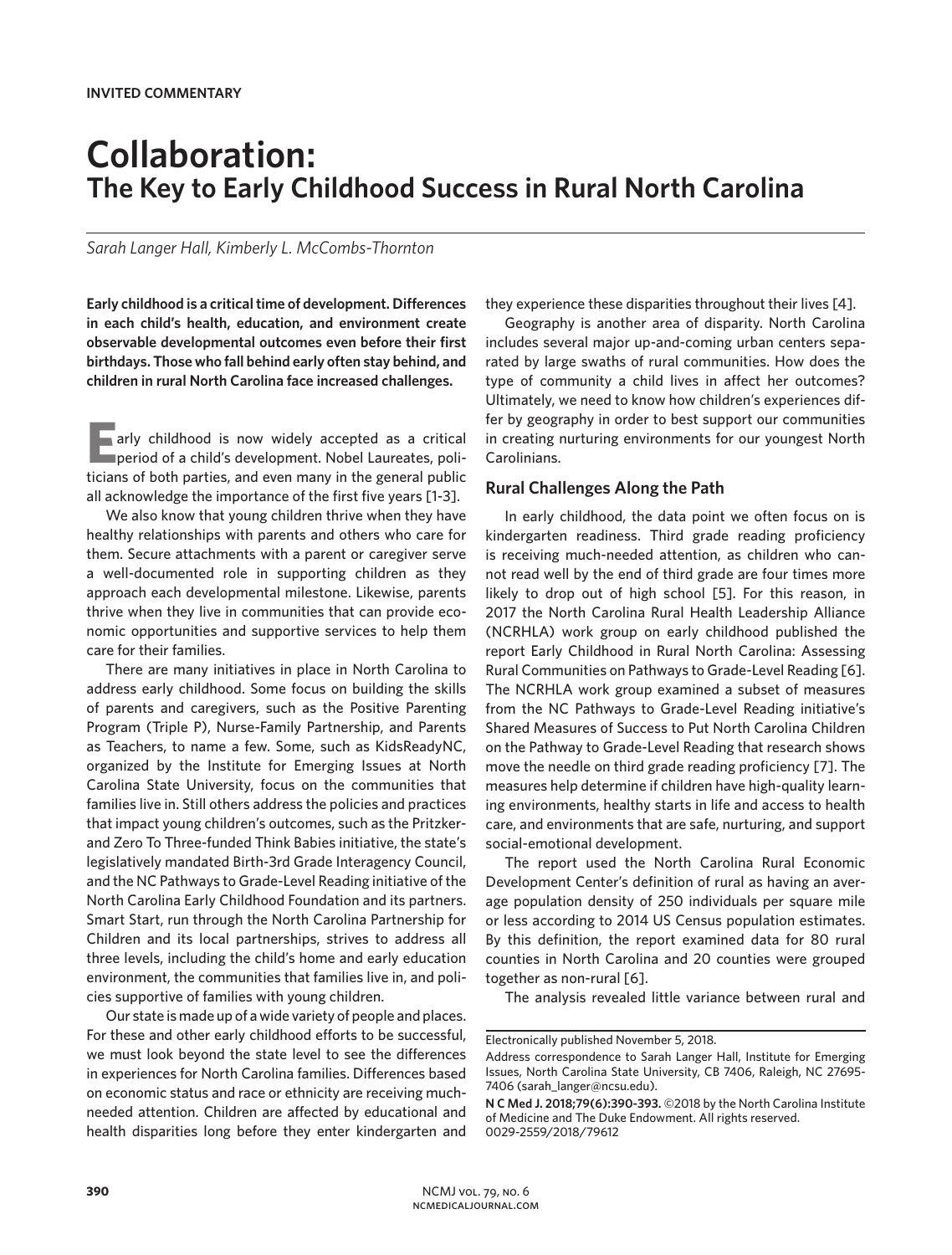non-rural counties in North Carolina along some measures, while other measures vary greatly—with children living in rural areas of the state usually faring worse (see Table 1).

The report found no difference between rural and nonrural counties when it came to low birth weight or what percent of young children in licensed child care were in highquality (4/5-star) child care placements. Rural counties shone when it came to their low violent crime rate.

However, mothers in rural counties in North Carolina are less likely to receive prenatal care in the first trimester of pregnancy and less likely to have at least 12 years of education (ie, high school diploma or GED completion). They were also more likely to smoke while pregnant and experience parenthood in their teen years.

Children in rural counties are more likely to be living in poverty and to be uninsured than those in non-rural counties. They are also less likely to meet grade-level reading proficiency standards at the end of both first and second grades compared to children in non-rural counties and are more likely to be retained (ie, held back) in both kindergarten and first grade. It is worth noting that there are not clear retention policies in these lower grades, which may result in inconsistencies in retention standards and in reporting.

#### **Collaboration is Key**

As the data above show, there are some real challenges for young children growing up in rural areas. Both experience and common sense tell us that we are much more likely to address these challenges if we work together than if we try to improve them on our own. There are many approaches to goal-oriented collaboration such as collective impact, results-based accountability, and the theory of aligned

contribution, among others. No matter the specific model, all focus on having a backbone organization that serves to shine light on a community need.

In North Carolina, we also have many inspiring examples of local rural communities that are working together to improve outcomes for our young children and their families. Here we highlight three Smart Start communities across our state (see Figure 1).

#### *Bertie County*

Located in northeastern North Carolina, Bertie County has a population of approximately 20,000 and in 2016 was nearly two-thirds African American [8].

In 2012, Bertie County applied for and was selected to participate in the Transformation Zone, a key project of North Carolina's Race to the Top - Early Learning Challenge grant. The Transformation Zone targeted four rural, economically distressed counties driven to ultimately ensure that children in these high need areas enter kindergarten with school-readiness skills similar to children in other parts of the state [9]. The Transformation Zone infused a variety of evidence-based services into targeted communities. The work was heavily grounded in implementation science, beginning with supported community based planning and utilizing implementation teams and individualized coaching throughout the project.

The Albemarle Smart Start Partnership (now known as Albemarle Alliance for Children and Families, Inc.), which provides early childhood funding and services to Bertie County, served as the lead organization for the Transformation Zone in Bertie County. In the process, they brought together representatives from the local school

| Select measures from: Shared Measures of Success to Put<br>North Carolina Children on the Pathway to Grade-Level Reading | <b>Rural</b> | <b>Non-Rural</b> |
|--------------------------------------------------------------------------------------------------------------------------|--------------|------------------|
| <b>Health and Development on Track Beginning at Birth</b>                                                                |              |                  |
| Low Birth weight (<2500 grams)*                                                                                          | 9.0%         | 9.0%             |
| Prenatal Care, First Trimester                                                                                           | 69.0%        | 70.2%            |
| <b>Pregnant Smokers</b>                                                                                                  | 14.3%        | 7.6%             |
| Teen Birth Rate (Per 1,000)                                                                                              | 37.2         | 23.6             |
| Uninsured Children: Ages 0-19                                                                                            | 5.1%         | 4.3%             |
| <b>High-Quality Birth-to-Eight Learning and Education</b>                                                                |              |                  |
| Enrollment in 4/5-star child care*                                                                                       | 73.0%        | 74.0%            |
| Kindergarten Retention                                                                                                   | 5.2%         | 3.5%             |
| <b>First Grade Retention</b>                                                                                             | 4.8%         | 2.9%             |
| <b>First Grade Reading Proficiency</b>                                                                                   | 45.9%        | 51.0%            |
| Second Grade Reading Proficiency                                                                                         | 49.8%        | 53.3%            |
| Supported and Supportive Families and Communities/ Community Conditions                                                  |              |                  |
| Maternal Education (<12 years)                                                                                           | 18.1%        | 14.1%            |
| Violent Crime Rate (per 100,000)                                                                                         | 277.8        | 409.4            |
| Poverty: Children Ages 0-5                                                                                               | 34.2%        | 24.7%            |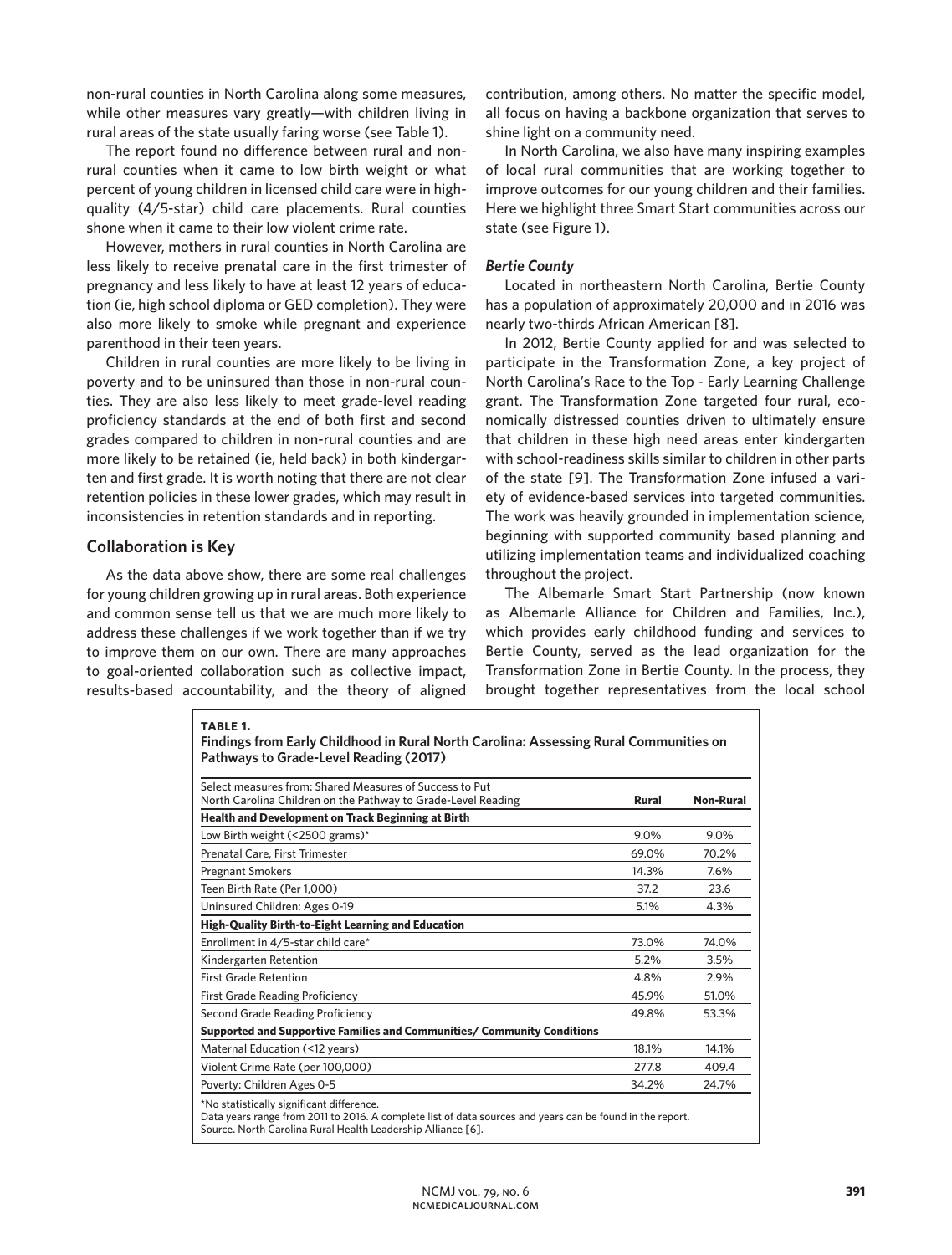

district, county board of commissioners, Head Start, faithbased leaders, rural health leaders, the health department, and businesses, among others, to form a leadership team to guide the project. Early on they engaged in a community needs and assets assessment that incorporated county level data and community feedback. The collaboration agreed to prioritize early education and early literacy as a result of what they learned through this process [10]. During the project, participating families increased how often they read to their young children as well as techniques they used to engage their children in reading [11]. Another perceived success for the project was addressing behavioral issues among young children through Triple P. Parents were able to seek out assistance from various agencies that were trained to address behavior issues with young children before they became school ready. These would all be considered "early wins" that could ultimately help contribute to a community wide goal of kindergarten-readiness (oral communication, Bobbi Holley, Director of Early Learning and North Carolina Pre-K, Bertie County Schools, August 21, 2018).

As federal funding ended, the county commission elected to put financial support toward the project to continue the work. This helped to assist the stakeholders in staying involved with the families and visible in the community. Out of this initiative, Better Beginnings for Bertie's Children was formed. The main purpose of the group is to link children and families to services available to them throughout the county.

## *Rockingham County*

Rockingham County is in north central North Carolina, just above Greensboro. Its population of just over 90,000 is largely white with about one-quarter of residents identifying as people of color [9].

In 2010 Rockingham County was ranked 71 out of 100 North Carolina counties on the Robert Wood Johnson Foundationsponsored county health rankings [12]. These rankings sparked concern among many in the county who began to collaborate on how to address issues of care for their most vulnerable residents. The Kate B. Reynolds Charitable Trust was also a key partner, providing support and funding for targeted projects [13]. The Rockingham County Partnership for Children (RCPC) used funds from the Trust to bring Nurse-Family Partnership (NFP)—an evidence-based home-visiting initiative for high-need pregnant women, new mothers, and their young children—to the county. The RCPC spearheaded planning groups with partner organizations to lay the groundwork for NFP and ensure strong implementation. After several years of implementation, the project has experienced a notable increase in the number of new mothers who are choosing to breastfeed. The efforts in Rockingham County caught the attention of the Robert Wood Johnson Foundation which featured the county in a video highlighting what communities can do to improve their health [13].

These efforts also helped prime Rockingham County for selection as a KidsReadyNC community. Selected in March 2018 as one of four North Carolina communities participating in the KidsReadyNC initiative, Rockingham County is now engaged in a multi-year, collaborative effort specifically targeting the social-emotional health of young children as a means to boost kindergarten readiness and third grade reading proficiency. A leadership team, including representatives from RCPC, Head Start, a community foundation, and the faith community, is now engaging public and private stakeholders. These include families, early childhood educators, elementary school teachers and administrators, mental health providers, law enforcement, and juvenile justice officials. In addition to raising community awareness around the importance of social-emotional health, the group is focused on ensuring that families have access to services and natural supports that improve child resiliency.

## *Yancey County*

Tucked into the Blue Ridge Mountains, Yancey County is in far Western North Carolina, bordering Tennessee. The county is predominantly white and sparsely populated, with fewer than 18,000 residents [9].

The Yancey Alliance for Young Children (YAY) is a partnership of community residents and stakeholders who work